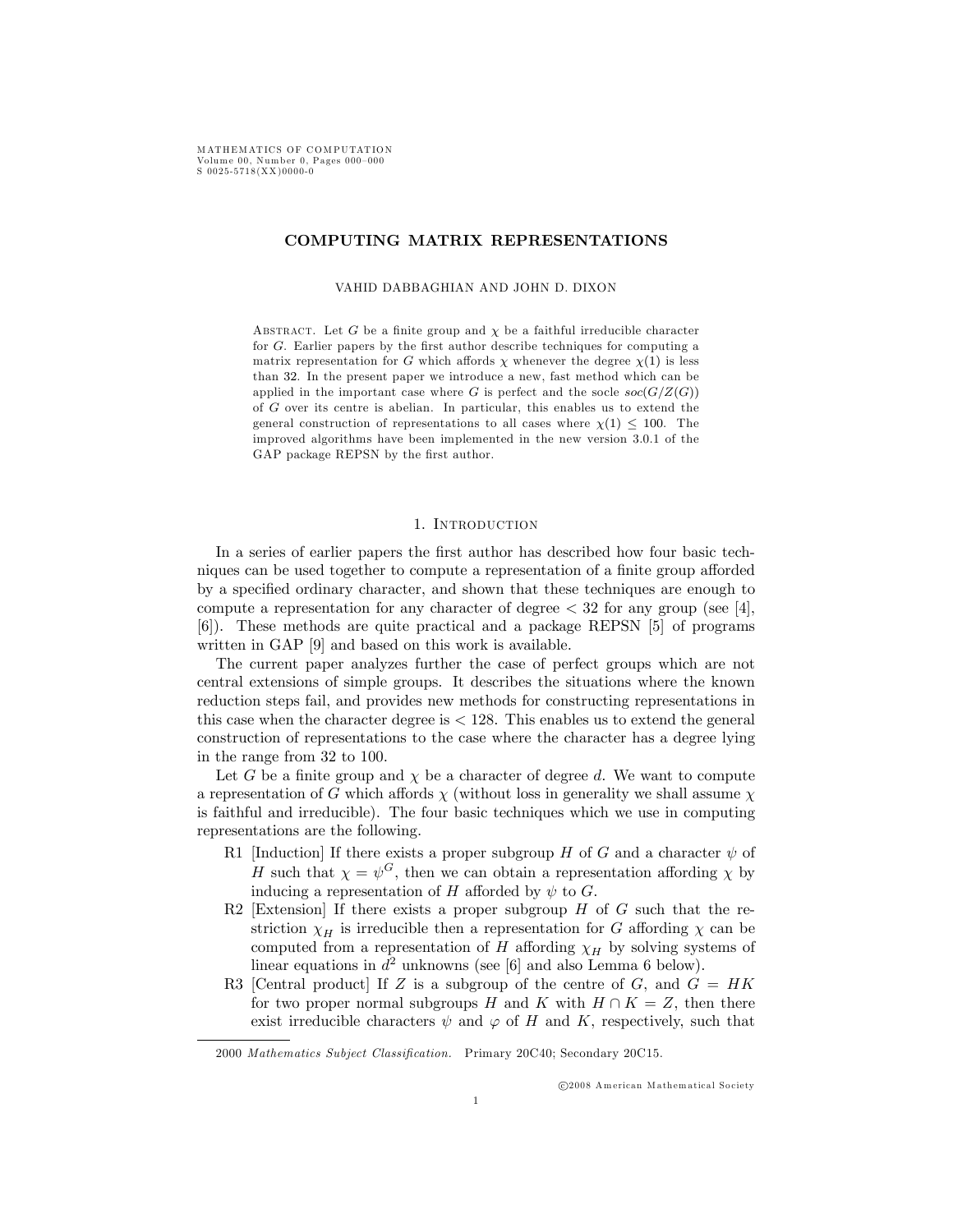$\chi(xy) = \psi(x)\varphi(y)$  for all  $x \in H$  and  $y \in K$ . Moreover a representation affording  $\chi$  can be constructed from representations affording  $\psi$  and  $\varphi$ , respectively, using a tensor product (see [6]).

R4 [ $\chi$ -subgroup] If there exists a subgroup H of G such that the restriction  $\chi_H$  has a constituent  $\alpha$  of degree 1 and multiplicity 1, then a method of computing a representation affording  $\chi$  is presented in [8]. (A subgroup H with this property is called a  $\chi$ -subgroup. See [6].)

It is shown in  $[6]$  that if G is solvable, then R1 and R2, applied recursively, are sufficient to compute a representation afforded by any specified character. More generally it is shown that these two techniques can be used recursively to reduce to the case where  $G$  is perfect. Thus the general problem is reduced to the case where G is perfect.

If G has a normal subgroup N such that  $\chi_N = e(\theta_1 + \cdots + \theta_s)$  where  $\theta_1, \ldots, \theta_s$ are distinct irreducible constituents with  $e \geq 1$  and  $s > 1$ , then  $\chi$  is imprimitive. Specifically, the inertia group  $T := I_G(\theta_1)$  has index s in G, and there exists an irreducible constituent  $\psi$  of  $\chi_T$  of degree  $\chi(1)/s$  so  $\chi = \psi^G$  (see [11, Theorem 6.11]). Thus in this case we can use R1 to reduce the problem to computation of a representation affording the character  $\psi$  which has smaller degree. We shall therefore consider the case where for each  $N \triangleleft G$  the restriction  $\chi_N$  is a multiple of a single irreducible character. In particular, because we are assuming that  $\chi$  is faithful, this implies that the centre  $Z(G)$  is the maximal normal abelian subgroup of G, and indeed cyclic since  $\chi$  is irreducible.

#### 2. Simple groups and their central covers

The case where G is a simple group or a central cover of a simple group and  $\chi$  is an irreducible character of degree  $\leq 100$  has been dealt with by the first author in [7]. He has shown that for almost all such pairs  $(G, \chi)$ , G has a specified subgroup H which is a  $\chi$ -subgroup and hence R4 can be applied to compute the representation. For two groups (the double covers  $2.A_{12}$  and  $2.A_{13}$ ) for which there are characters  $\chi$  of degree 32 with no  $\chi$  -subgroups, he provides a maximal subgroup  $M$  such that the restriction  $\chi_M$  is irreducible and so R2 can be applied as a recursive step. The only characters of degree  $\leq 100$  for which neither of these two techniques applies are two (algebraically conjugate) irreducible characters of degree 36 of 6:A7. An earlier version of the current paper pointed out that the construction of representations of  $6.A_7$  affording these characters was an open problem.

An anonymous referee of the present paper has solved this problem. Briefly, the solution is as follows. The projective unitary group  $U_4(3)$  contains a maximal subgroup isomorphic to  $A_7$  (indeed it has four conjugacy classes of these subgroups which are fused under the automorphism group of  $U_4(3)$ , and  $U_4(3)$  has a 12-fold projective cover H of the form  $12_2.U_4(3)$  (see [2, p. 52]). Each of the  $A_7$  subgroups lifts in  $H$  to a central product of a cyclic group of order 4 with a group of type  $6.A_7$ , and so H has a subgroup G of type  $6.A_7$ . The irreducible characters of degree 36 for  $H$  restrict to irreducible characters of  $G$ . There are now three steps: (i) a faithful character  $\chi$  of degree 36 is computed for H; (ii) REPSN is used to compute a representation R of H affording  $\chi$ ; and (iii) R is restricted to G to obtain the required representation.

In what follows we show how to reduce the more general problem (where  $G$  is perfect) to the special case where  $G$  is simple or the central cover of a simple group.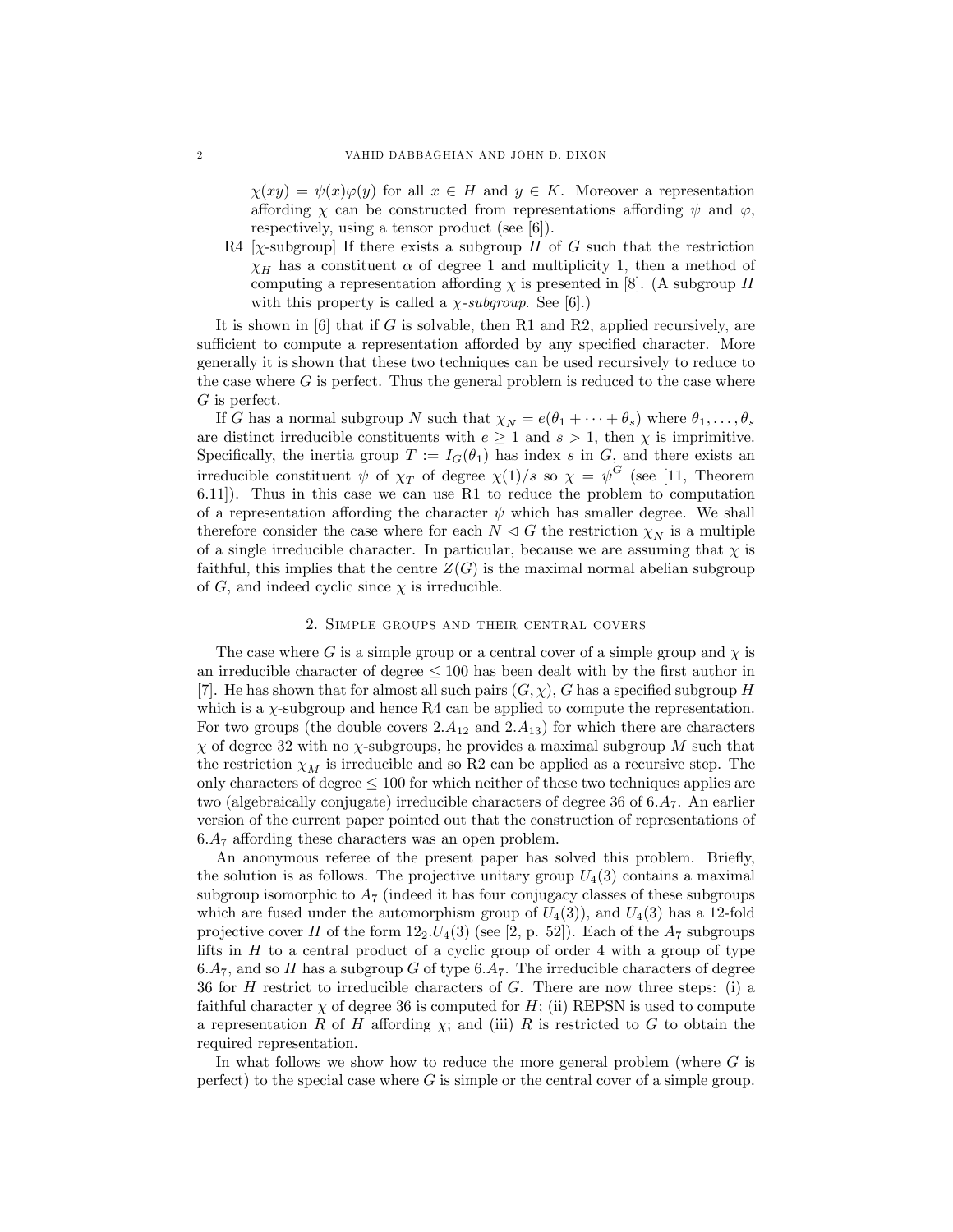#### 3. Use of projective representations

As well as the techniques R1-R4 described above we need one further technique based on the following result of Schur (see [3, Theorem 51.7]).

**Lemma 1.** Let  $\chi$  be an irreducible character of a finite group G and N be a normal subgroup of G such that  $\chi_N = e \theta$  for some  $\theta \in Irr(N)$  and integer  $e > 1$ . Then there exist irreducible projective representations U and V of  $G/N$  and G, respectively, such that:

(a) V is of degree  $\theta(1)$  and its restriction to N is an ordinary representation  $\alpha$ ffording  $\theta$ ;

(b)  $U$  has degree  $e$ ;

(c)  $x \mapsto U(Nx) \otimes V(x)$  is an ordinary representation of G affording  $\chi$ .

Recall that  $V : G \to GL(m, \mathbb{C})$  is a projective representation if there exists a nonvanishing function  $\lambda : G \times G \to \mathbb{C}$  such that  $V(xy) = V(x)V(y)\lambda(x, y)$  for all  $x, y \in G$ . Schur proved that for every finite group G there exists a finite group H (now called a *Schur cover* of G) and a surjective homomorphism  $\varphi : H \to G$ with  $K := \ker \varphi \leq Z(H) \cap H'$  such that every projective representation V of G is related to some ordinary representation S of H via the relation  $V(\varphi(x)) = S(x)$ for all  $x \in H$ . The kernel K is uniquely determined up to isomorphism by G and is called the *Schur multiplier* (denoted by  $M(G)$ ). If G is perfect, then the Schur cover  $H$  is determined up to isomorphism, although there may be nonisomorphic Schur covers when G is not perfect. For many simple groups,  $M(G)$  is quite small, often of order 1 or 2; see [2] (especially pp. xvi and xxii) for more information, including character tables for some covering groups of simple groups.

For our purposes we restrict ourselves to the case where  $G$  is perfect and apply the lemma in cases where we know enough about the covering group H for  $G/N$ to be able to compute representations affording each of the irreducible characters of degree e for H. Hence we assume that we can compute candidate projective representations U of  $G/N$  (the number of such representations is equal to the number of irreducible characters of  $H$  of degree  $e$ ). To compute  $V$  we proceed as follows.

Let T be a set of generators for N and compute  $V_N(t)$   $(t \in T)$  such that  $t \mapsto V_N(t)$ determines a representation  $V_N$  of N affording  $\theta$ . Put  $V(x) := V_N(x)$  for all  $x \in N$ . For each  $x \in G \setminus N$  consider the matrices A which satisfy the linear equations

$$
AV_N(x^{-1}tx) = V_N(t)A
$$
 for all  $t \in T$ .

In the case which we shall consider below,  $N$  is nilpotent and so we can choose  $V_N$ to be monomial and then these equations are sparse. Because  $\theta$  is G-invariant, the representation  $y \mapsto V_N(x^{-1}yx)$  for N is equivalent to  $V_N$  and so Schur's lemma shows that there exists an invertible matrix A satisfying these equations and that any other solution is a scalar multiple of  $A$ . We choose one such solution  $A$  and put  $V(x) := A$ . (Section 6 describes a method of computing suitable  $V(x)$  in the case in which we are interested which does not require solution of linear equations.) It is now straightforward to verify that  $x \mapsto V(x)$  is a projective representation of G and that for one of the candidate projective representations  $U$  and for some function  $\mu: G \to \mathbb{C}, x \mapsto U(Nx) \otimes V(x) \mu(x)$  is an (ordinary) representation of G affording  $\chi$ (compare with the proof of [3, Theorem 51.7]). Note that  $\mu(x)$  is determined completely for those  $x \in G$  for which  $\chi(x) \neq 0$  since  $\chi(x) = (tr U(Nx))(tr V(x))\mu(x).$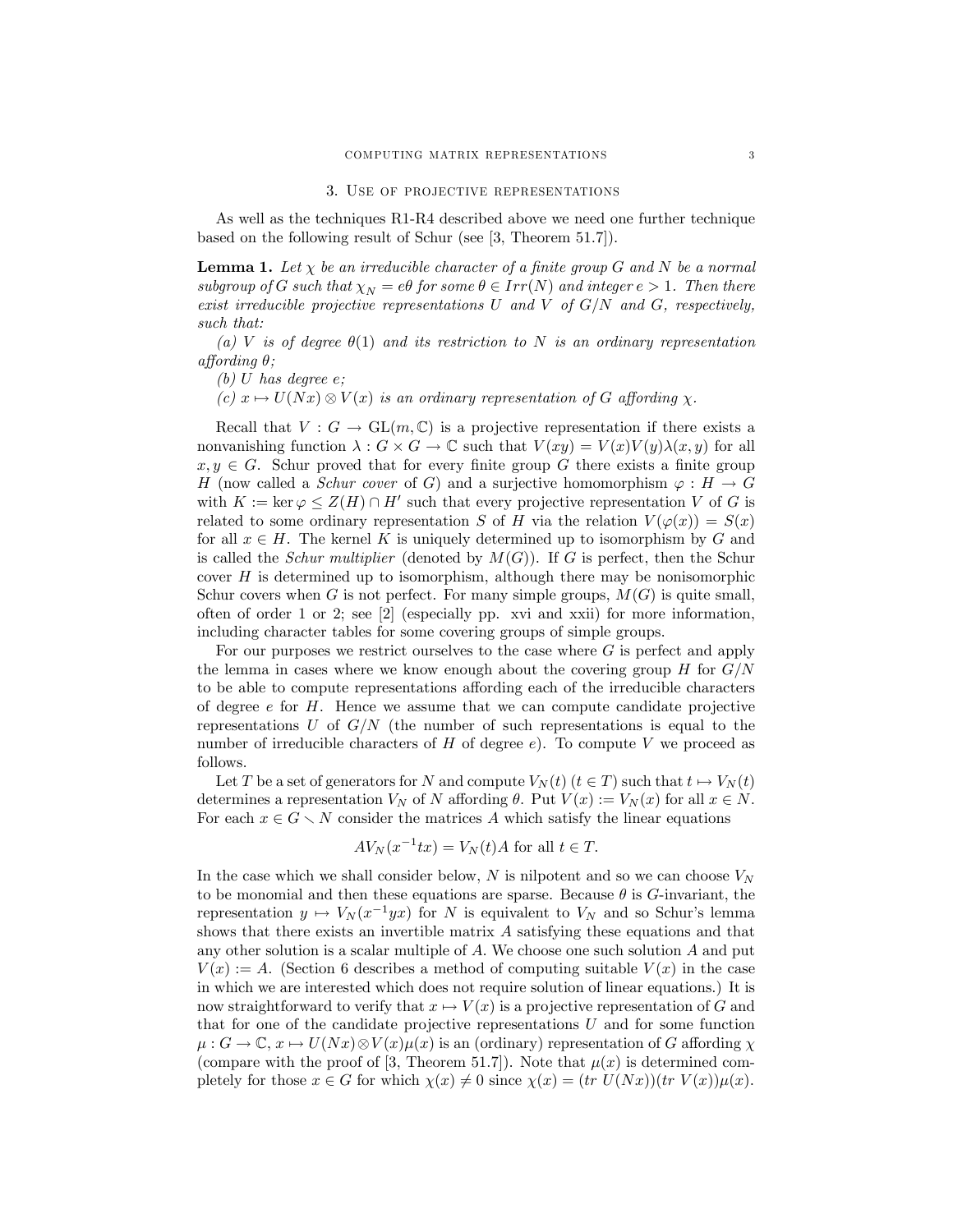If there is more than one candidate  $U$  then it is necessary to check that with these values of  $\mu(x)$  we actually have a representation of G affording  $\chi$ . If there are many such candidates then, rather than compute many projective representations  $U$ , we can use an approach where we can eliminate various candidates simply from their character values. Let H be a projective cover of  $G/N$  with the covering homomorphism  $\varphi : H \to G/N$  and fix a mapping  $x \mapsto \tilde{x}$  of G into H which is constant on each coset of N and such that  $\varphi(\tilde{x}) = Nx$ . Then for each projective representation U of  $G/N$  there is an (ordinary) representation U of H for which  $U(Nx) = U(\tilde{x})\lambda(Nx)$  for all  $Nx \in G/N$  and some nonzero  $\lambda(Nx) \in \mathbb{C}$ . Now if the character  $\chi$  is afforded by the representation R of G where  $R(x) := U(Nx) \otimes$  $V(x)\mu(x)$  as above, then  $R(x) = \tilde{U}(\tilde{x}) \otimes V(x)\nu(x)$  where  $\nu(x) := \mu(x)\lambda(Nx)$ . Let  ${x_1, \ldots, x_k}$  be a generating set for G and set  $A_i = V(x_i)$  for each i. Then for each word  $w(X_1, \ldots, X_k)$  in the commutator subgroup of the free group on  $\{X_1, \ldots, X_k\}$ we have

$$
R(w(x_1,\ldots,x_k))=\tilde{U}(w(\tilde{x}_1,\ldots,\tilde{x}_k))\otimes w(A_1,\ldots,A_k)
$$

since R and  $\tilde{U}$  are representations and the sum of the exponents of powers of  $X_i$  in  $w$  is 0 for each  $i$ . Taking traces, this shows that

$$
\chi(w(x_1,\ldots,x_k))=\eta(w(\tilde{x}_1,\ldots,\tilde{x}_k))\;tr\;w(A_1,\ldots,A_k)
$$

where  $\eta$  is the character of the ordinary representation  $\tilde{U}$  of H. Since H is perfect, every element of H has the form  $w(\tilde{x}_1, \ldots, \tilde{x}_k)$  for some commutator word w and we can compute  $\eta(w(\tilde{x}_1, \ldots, \tilde{x}_k))$  whenever  $tr w(A_1, \ldots, A_k) \neq 0$ .

An especially simple case occurs when both  $U$  and  $V$  are ordinary representations. We have the following criterion for this to happen [6, Theorem 4.3.7] (the result is proved under additional hypotheses, but these are easily seen to be unnecessary).

**Lemma 2.** The representations U and V in Lemma 1 may be chosen as ordinary representations if there exists  $\psi \in Irr(G)$  such that  $\psi_N = \theta$  (briefly,  $\theta$  is extendible to G). If e is a prime then either  $\theta$  is extendible to G or  $\chi_P$  is irreducible for each Sylow e-subgroup  $P/N$  of  $G/N$ .

## 4. First reduction for perfect groups

As noted in the Introduction, by using R1 and R2 recursively we can assume that G is perfect and  $\chi_N$  is a multiple of a single irreducible constituent for each  $N \triangleleft G$ .

We shall use the following lemma (see [6, Theorem 3.2.3]).

**Lemma 3.** Let G be a finite group with centre Z and consider the socle  $S/Z$  of  $G/Z$ . Then we can write  $S/Z = T_0/Z \times T_1/Z \times \cdots \times T_n/Z$  where  $T_0/Z$  is abelian and the other  $T_i/Z$  are nonabelian simple groups (possibly  $T_0/Z$  is trivial or  $n = 0$ ). Let C be the centralizer in G of the nonabelian part of  $S/Z$ . Then

(i) SC is a central product of  $C, T_1, \ldots, T_n$ . Furthermore if  $T_0/Z$  is trivial, then  $C/Z$  is trivial.

(ii) There exists a normal subgroup K of G with  $G \geq K \geq SC$  such that  $G/K$ acts faithfully by conjugation on the set  $\{T_1/Z, \ldots, T_n/Z\}$ , and  $K/SC$  is solvable. (iii) If G is perfect and  $n \leq 4$  then  $G = SC$ .

First suppose that G is perfect but  $n > 4$ . Then in the range in which we are interested we have the following result.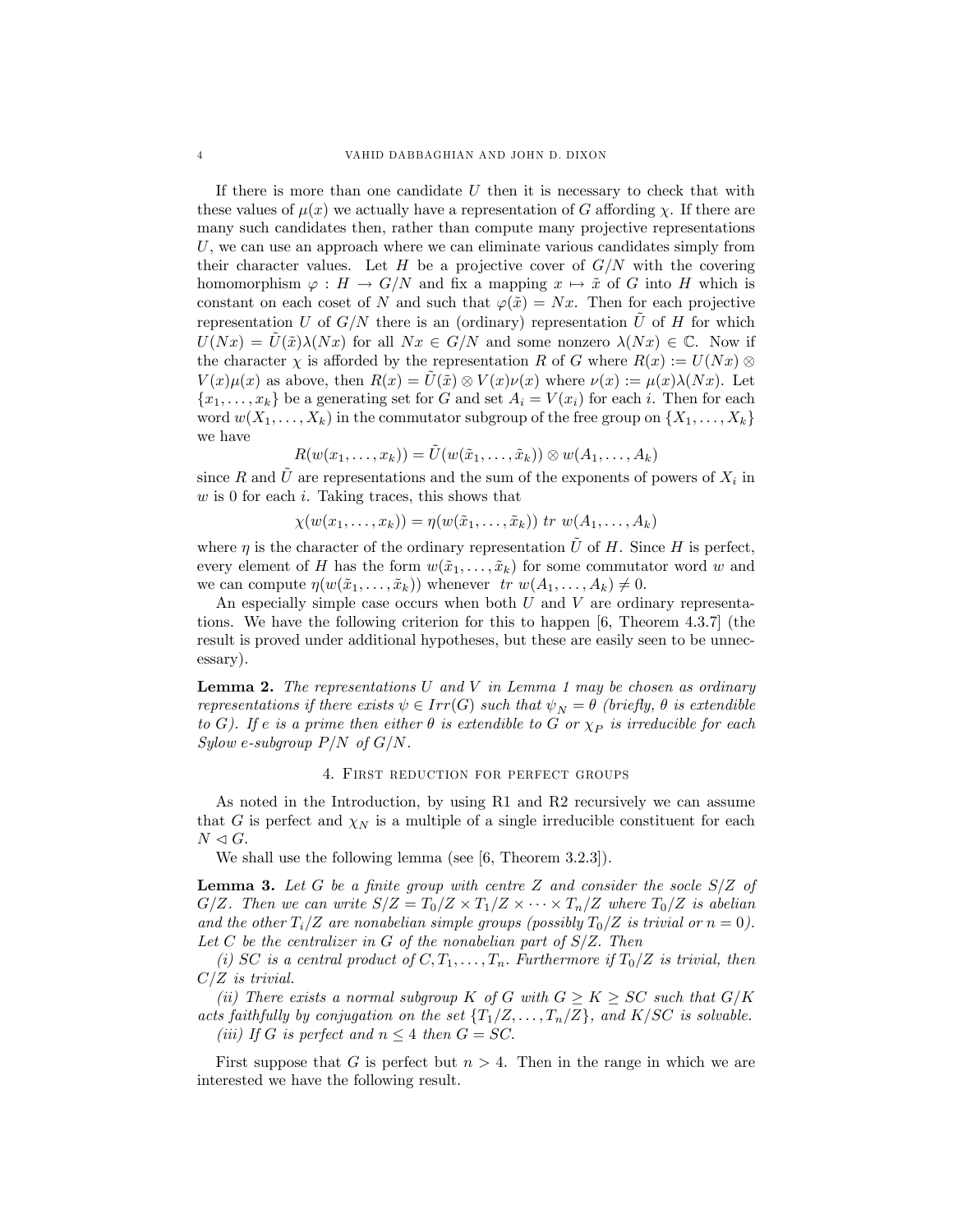**Corollary 4.** Under the conditions of the lemma suppose that  $G$  is perfect and that  $n > 4$ . Assume that G has a faithful irreducible character  $\chi$  of degree  $\lt 128$  and that  $\chi_S = e \theta$  for some  $\theta \in Irr(S)$ . Then one of the following holds.

(a)  $G = SC$  so use of R3 allows us to reduce our problem to smaller groups.

(b)  $n = 5$  and  $e = 1,2$  or 3. Either  $\chi_P$  is irreducible when  $P/S$  is a Sylow esubgroup of  $G/S$  (take  $P = S$  for  $e = 1$ ) and we can apply R2, or  $e > 1$  and there exists an extension  $\psi$  of  $\theta$  to G. In the latter case  $\chi$  is afforded by a representation of the form  $x \mapsto U(Sx) \otimes V(x)$  where U and V are ordinary representations of  $G/S$ and G, respectively, and V affords  $\psi$ .

*Proof.* Since  $\chi$  is faithful, the character  $\theta$  is also faithful, and  $e\theta(1) < 128$ . Since S is a central product of  $T_0, T_1, \ldots, T_n$ ,  $\theta(x) = \varphi_0(x)\varphi_1(x) \ldots \varphi_n(x)$  for all  $x \in S$ where  $\varphi_i$  is an irreducible character of  $T_i$  with  $Ker \varphi_i \leq Z$ . Since  $T_i$  is nonabelian for  $i > 0$ , we have  $\varphi_i(1) \geq 2$  for  $i > 0$  and so  $\theta(1) \geq 2^n$  (the only cover of a simple group with a faithful irreducible character of degree 2 is  $2.A_5$ ). Since  $n > 4$ by hypothesis, we must have  $n = 5$ , and  $e = 1, 2$  or 3. Because G is perfect, it follows from (ii) that  $G = SC$  unless the  $T_i/Z$  (i = 1, ..., 5) are isomorphic and  $G/K \cong A_5$ . The remaining claims follow from Lemma 2.

On the other hand suppose that G is perfect and  $n \leq 4$ . Then Lemma 3 shows that one of the following is true:

(a)  $G$  is a central product of two or more groups and so R3 can be used to reduce our problem to a smaller group;

(b)  $G = S = T_1$  is a central cover of a nonabelian simple group; or

(c)  $S/Z = T_0/Z$  and the socle of  $G/Z$  is abelian

Case (b) has already been considered (see Section 2), so only case (c) remains. This is dealt with in the next section.

## 5. PERFECT GROUPS WITH  $soc(G/Z)$  abelian

Consider now a perfect group G with an irreducible character  $\chi$  such that  $\chi_N$ is a multiple of a single irreducible constituent for each  $N \triangleleft G$ . In particular,  $Z := Z(G)$  is the unique maximal normal abelian subgroup. We now assume that  $S/Z := \mathit{soc}(G/Z)$  is abelian.

We shall need the following theorem of D.A. Suprunenko (see [6, Section 4.3]).

**Lemma 5.** Let G be any group with a faithful irreducible character  $\chi$ . Suppose that  $Z := Z(G)$  is the unique maximal normal abelian subgroup of G, and that the Fitting subgroup  $F := Fit(G)$  properly contains Z. Then

(a)  $F/Z$  is the unique maximal normal abelian subgroup of  $G/Z$ .

(b)  $\chi_F = e\theta$  with  $\theta \in Irr(F)$  and  $|F:Z| = m^2$  where  $m := \theta(1)$ .

(c) The Sylow subgroups of  $F/Z$  are elementary abelian.

(d) Suppose that  $m = p_1^{l_1} \dots p_s^{l_s}$  is the prime decomposition of m. Then there exists a homomorphism

$$
G \to \prod_{i=1}^{s} Sp(2l_i, p_i)
$$

with kernel  $C_G(F/Z)$ .

(e) If soc(G/Z) is abelian (and hence equal to F/Z by (a) and (c)), then  $C_G(F/Z)$  = F.

We apply this to our perfect group G with the assumption that  $\chi(1) \leq 100$ . Since  $\operatorname{soc}(G/Z)$  is abelian,  $F \neq Z$  and so all the conclusions of Lemma 5 hold. If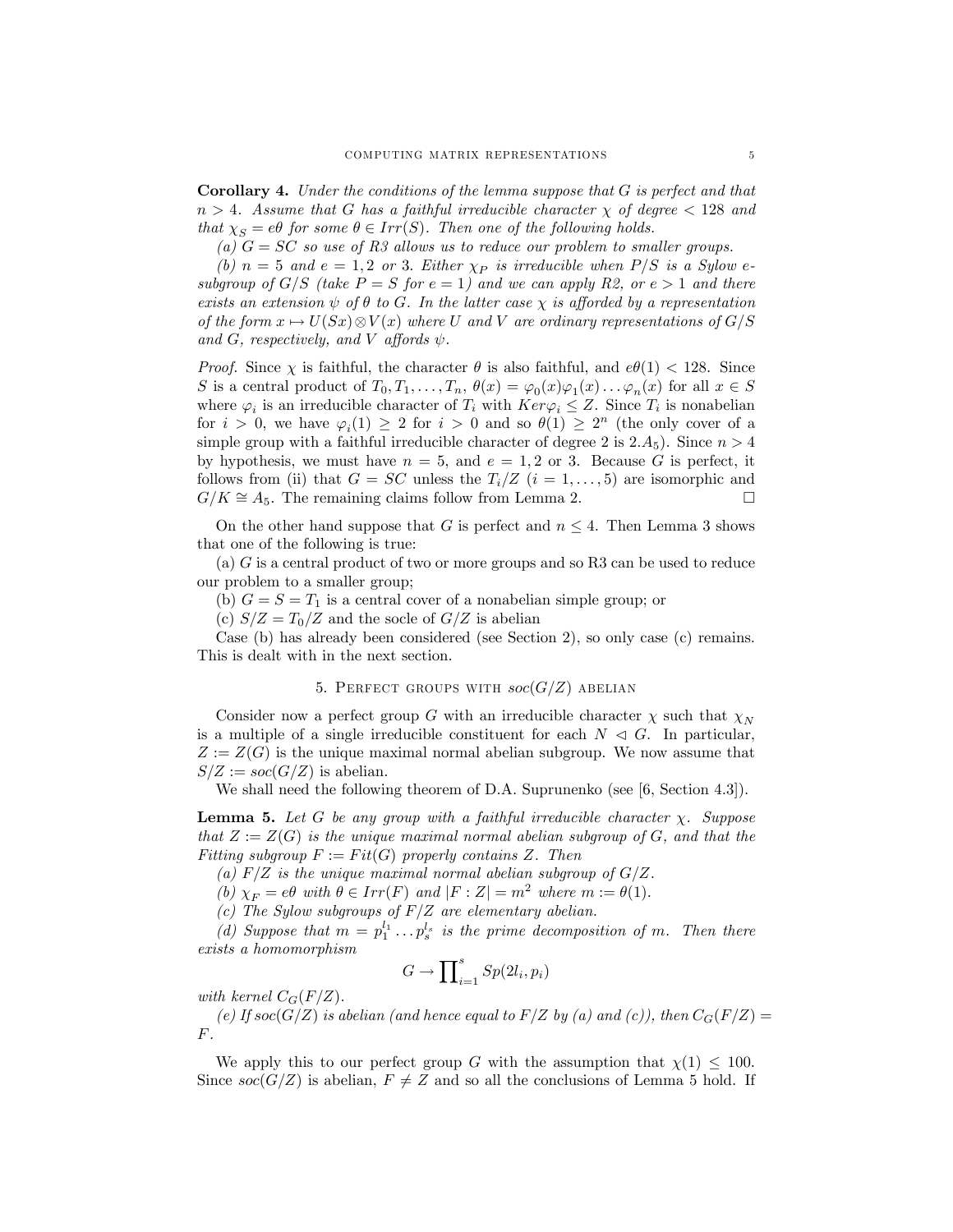$\chi_F$  is irreducible ( $e = 1$ ), then we can use R2 to reduce the problem to a group of smaller order, and if  $e$  is prime then Lemma 2 may be applied. Thus we may suppose that  $e \geq 4$ . In particular,  $m \leq 25$ . Since  $Sp(2, 2)$  and  $Sp(2, 3)$  are solvable, and  $G/S$  can be embedded into  $\prod_{i=1}^{s} Sp(2l_i, p_i)$  by (d) and (e), we conclude that  $G/S$  is isomorphic to a perfect subgroup of one of the following groups:

(i)  $(m = p) Sp(2, p) (= SL(2, p))$  for  $p = 5, 7, 11, 13, 17, 19$  or 23;

(ii)  $(m = 2^2, 2^3, 2^4 \text{ or } 3^2)$   $Sp(4, 2), Sp(6, 2), Sp(8, 2)$  and  $Sp(4, 3),$  respectively; or

(iii)  $(m = 2^2 5 \text{ or } 5^2)$   $Sp(4, 2) \times Sp(2, 5)$  or  $Sp(4, 5)$ , respectively.

In GAP there is a program due to D. F. Holt which can be used to construct a Schur cover of  $G/S$  (SchurCover and EpimorphismSchurCover) provided the group is not too large. The projective representation method described in Section 3 can then be used to construct a representation of G afforded by  $\chi$  provided we can compute the values of  $V(x)$  referred to there. We consider an efficient way to compute these  $V(x)$  in the next section.

## 6. Extending projective representations

In his paper [12] Minkwitz gives a method of extending an ordinary representation from a subgroup  $H$  on which it is irreducible to the full group  $G$  (see also [1]). Unlike the method proposed in [6] this does not involve solution of a system of equations. We shall generalize Minkwitz's method to construct the projective representation V described in Section 3 when  $G$  is perfect and satisfies the hypotheses of Lemma 5.

In general, let H be a subgroup of any group G and suppose  $\chi \in Irr(G)$  has degree d and  $\chi_H = e\theta$  for some integer  $e \geq 1$  and some  $\theta \in Irr(H)$ . Thus  $\theta$  has degree  $d/e$ . Let S be a representation of H affording  $\theta$  and R be a representation of G affording  $\chi$  for which  $R(u) = I_e \otimes S(u)$  for all  $u \in H$ .

**Lemma 6.** Put  $\gamma := d/(|H|e^2)$ , and for each  $x \in G$  define (following Minkwitz):

$$
V(x) := \gamma \sum_{u \in H} \chi(xu^{-1})S(u).
$$

Then:

(a)  $V(1) = I$ .

(b)  $V(xv) = V(x)S(v)$  and  $V(vx) = S(v)V(x)$  for all  $v \in H$  and  $x \in G$  and in particular  $V(v) = S(v)$  for all  $v \in H$  by (a).

(c) tr  $V(x) = (1/e)\chi(x)$  for all  $x \in G$ .

(d)[Minkwitz] If  $e = 1$ , then  $V(x) = R(x)$  for all  $x \in G$ .

(e) A necessary and sufficient condition for  $V(x) \neq 0$  is that there exists  $u \in H$ such that  $\chi(xu) \neq 0$ .

(f) If  $H \triangleleft G$ , then whenever  $V(x) \neq 0$  we have  $V(x)^{-1}S(v)V(x) = S(x^{-1}vx)$ for all  $x \in G$  and  $v \in H$ .

(g) If Z is a subgroup of the centre of G with  $Z \leq H$ , and T is a set of right coset representatives for Z in H, then

$$
V(x) = \frac{d}{e^2 |T|} \sum_{u \in T} \chi(xu^{-1}) S(u)
$$

(which may speed up the computation of  $V(x)$ ).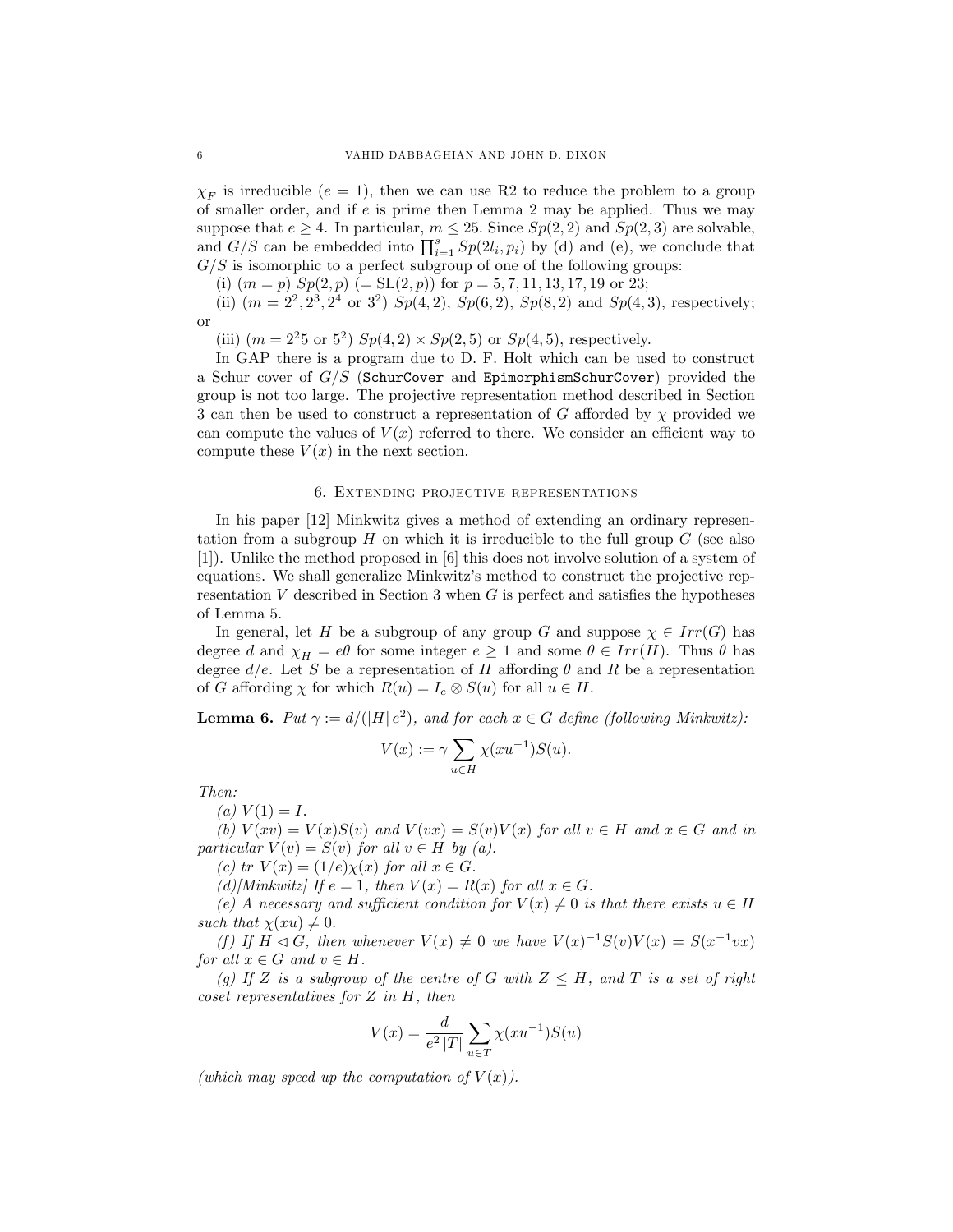*Proof.* (a) Since  $\chi$  is a class function,  $V(1)$  is invariant under conjugation by each  $S(v)$  ( $v \in H$ ). Therefore  $V(1) = \lambda I$  for some scalar  $\lambda$  by Schur's lemma. Now since the character inner product  $[\chi_H, \theta] = e$  by hypothesis and S has degree  $d/e$ .

$$
(d/e)\lambda = tr V(1) = \gamma \sum_{u \in H} \chi(u^{-1})\theta(u) = (d/e^2)[\chi_H, \theta] = (d/e)
$$

and so  $V(1) = I$ .

(b) Since  $S$  is a representation

$$
V(xv) = \gamma \sum_{u \in H} \chi(xvu^{-1})S(u) = \gamma \sum_{w \in H} \chi(xw^{-1})S(w)S(v) = V(x)S(v)
$$

and the proof of the second equality is similar.

(c) For  $u \in H$  we have  $R(u) = I_e \otimes S(u)$  and so

$$
tr V(x) = \gamma \sum_{u \in H} \chi(xu^{-1})\theta(u) = tr \left\{ \gamma \sum_{u \in H} \theta(u)R(x)R(u^{-1}) \right\}
$$

$$
= tr \left\{ R(x) \left( I_e \otimes \gamma \sum_{u \in H} \theta(u^{-1})S(u) \right) \right\} = (1/e)tr R(x)
$$

by (a) since  $\chi(u^{-1}) = e^{\theta(u^{-1})}$ .

(d) Since  $S$  is irreducible, a theorem of Burnside (see, for example, [3, Theorem 27.4] shows that  $S(u)$   $(u \in H)$  spans the full  $(d/e) \times (d/e)$  matrix algebra. Since  $e = 1$ , this shows that for each  $x \in G$  we can write  $R(x) = \sum_{v \in H} \xi_v S(v)$  for some scalars  $\xi_v$ . Thus using (a) we obtain

$$
R(x) = \sum_{v \in H} \xi_v V(v) = \gamma \sum_{u \in H} S(u) \sum_{v \in H} \xi_v \chi(vu^{-1}).
$$

However

$$
\sum_{v \in H} \xi_v \chi(vu^{-1}) = tr \left( \sum_{v \in H} \xi_v R(v) R(u^{-1}) \right) = tr \ R(x) R(u^{-1}) = \chi(xu^{-1})
$$

and so  $R(x) = \gamma \sum_{u \in H} \chi(xu^{-1})S(u) = V(x)$  as claimed.

(e) The condition is necessary from the definition of  $V(x)$ . Conversely, suppose that  $\chi(xu) \neq 0$  for some  $u \in H$ . Then  $V(xu)$  is nonzero by (c) and so (b) implies that  $V(x) \neq 0$ . Thus the condition is also sufficient.

(f) Since S and the representation  $v \mapsto S(x^{-1}vx)$  of H are irreducible, Schur's lemma shows that every nonzero  $(d/e) \times (d/e)$  matrix C with the property  $S(v)C =$  $CS(x^{-1}vx)$  for all  $v \in H$  is invertible. By (b) the matrix  $C = V(x)$  has this property.

(g) Let  $z \in Z$ . Since R is irreducible,  $R(z) = \zeta I$  for some scalar  $\zeta$ . Then for each  $u \in T$  and  $x \in G$  we have  $R(x(zu)^{-1}) = \zeta^{-1}R(xu^{-1})$  and  $S(zu) = \zeta S(u)$ . Thus  $\chi(x(zu)^{-1})S(zu) = \chi(xu^{-1})S(u)$  for each  $z \in Z$  and the result follows.  $\square$ 

We want to use this theorem to construct the projective representation  $V$  described in Section 3 for our perfect group  $G$  where  $N$  is equal to the Fitting subgroup F. Lemma 6(f) shows that when  $V(x) \neq 0$  we can take the matrix  $V(x)$ as the value for such a projective representation at  $x$ . To ensure that we can obtain the projective representation at all elements of  $G$  it is necessary to show that  $L := \langle x \in G \mid V(x) \neq 0 \rangle$  is equal to G.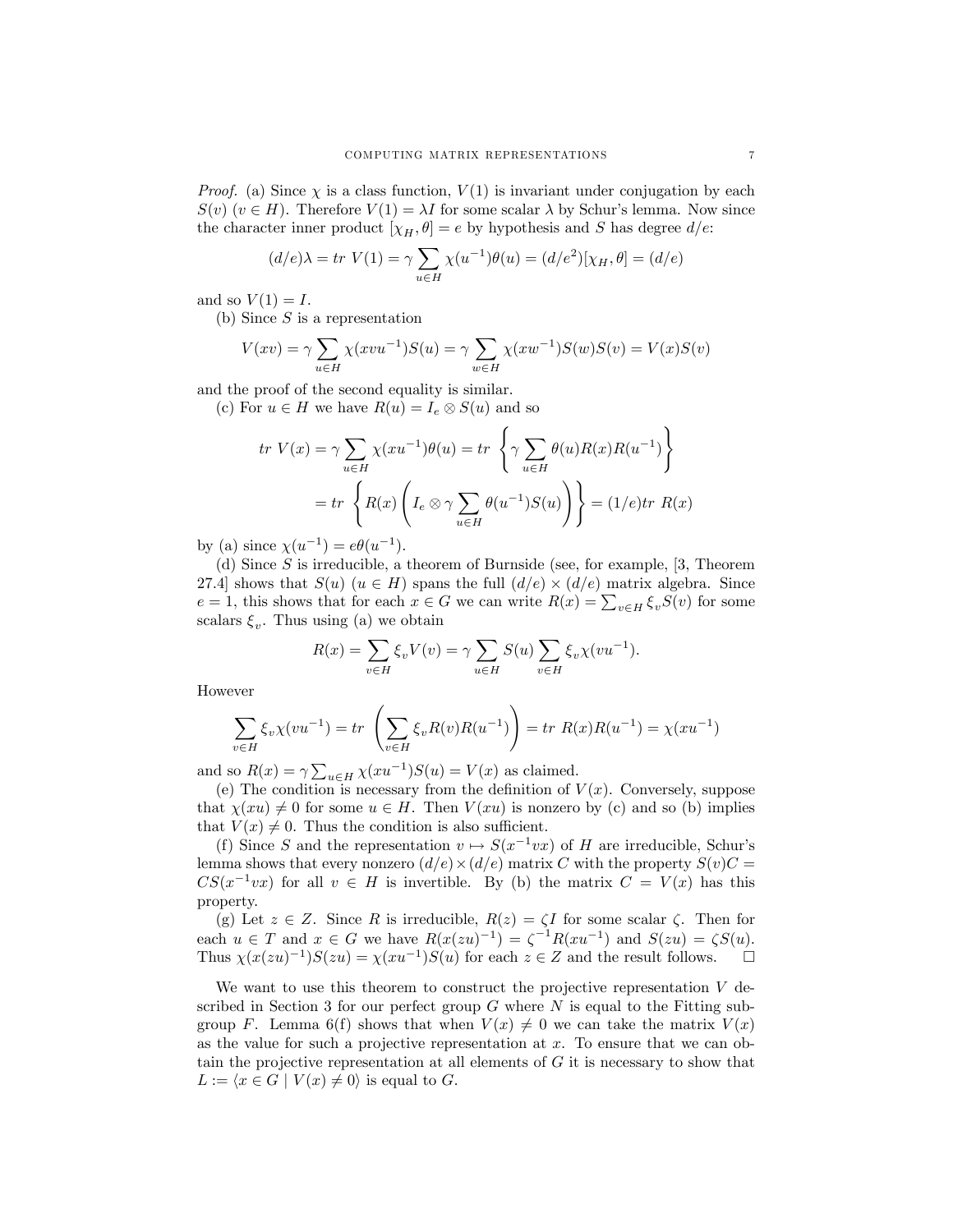Suppose the contrary. By part (e) we see that  $V(x) = 0$  implies that  $V(y) = 0$  for every conjugate of x, and so L is a normal subgroup. Since  $L \neq G$  by assumption, we can find a maximal normal subgroup K of G with  $L \leq K$ ; since G is perfect,  $G/K$ is a nonabelian simple group. On the other hand  $\chi(x) = 0$  for all  $x \notin K$  by part (e) of the lemma above and so Lemma 2.29 of [11] shows that  $[\chi_K, \chi_K] = |G/K|$ . By the hypothesis on  $\chi$ ,  $\chi_K = f\varphi$  for some integer f and some  $\varphi \in Irr(K)$ , and so  $[\chi_K, \chi_K] = f^2$  where  $f^2 \leq \chi(1)^2 \leq 10^4$ . However, the list of orders of simple groups given in [2] shows that no simple group has an order  $\leq 10^6$  which is a square (the order of  $Sp(4, 41)$  is a square, but its size is approximately  $6.7 \times 10^{15}$ ). This contradiction shows that  $L = G$ , and so we can find enough elements x with  $V(x) \neq 0$  to generate the whole of the projective representation.

**Remark 7.** Minkwitz introduced his extension theorem (part  $(d)$  of the lemma) as a means of computing an irreducible representation of G when the restriction to a subgroup H is irreducible and known. Whether it is faster than solving of a system of linear equations as described in [6] depends on a number of factors. When H is small, Minkwitz's method is much faster, but the advantage of the method described in [6] is that the complexity of the computation depends only on the degree of the representation (an  $O(d^6)$  computation using standard methods of solving linear equations), but not on the size of  $H$ . Generally speaking, Minkwitz's method tends to be faster when the size of the subgroup H is not too large, but is slower than the method described in [6] when we have to deal with larger subgroups. In the specific case in which we apply the generalized Minkwitz method to construct projective representations,  $H$  is the Fitting subgroup  $F$  of  $G$ , and Lemma 5 applies. Thus  $|F : Z| = (d/e)^2$  and the computation in part (g) of the lemma is very fast.

**Remark 8.** We also examined an alternative approach when G is a perfect group with soc( $G/Z$ ) abelian (and the hypotheses of Lemma 5 hold); namely, to try to find a  $\chi$ -subgroup and use R4. The GAP library of finite perfect groups provides, up to isomorphism, a list of all 1096 perfect groups whose sizes are less than  $10^6$  excluding the sizes 61440, 86016, 122880, 172032, 245760, 344064, 368640, 491520, 688128, 737280 and 983040 (it is based on [10]). The limitation on the size of the groups means that not all perfect groups which have a character of degree at most 100 are included. For each pair  $(G, \chi)$  where G is a group from this GAP library and  $\chi$  is an irreducible character of degree at most  $100$  we found a suitable  $\chi$ -subgroup by making a direct search.

However, computing a representation affording  $\chi$  using a  $\chi$ -subgroup turns out to be generally slower than using the method given above. Thus it does not seem worthwhile to provide the tables of  $\chi$ -subgroups needed for this alternative approach.

## 7. Runtimes

The algorithms described in this paper for computing representations of perfect groups G for which  $\mathfrak{soc}(G/Z(G))$  is abelian have been implemented in GAP and are incorporated in a new version of the package REPSN [5]. In the following table we give the time spent by GAP to construct representations of seven different perfect groups affording a faithful irreducible character  $\chi$ . These are perfect groups  $G$ , available in the GAP library, such that  $Z(G)$  is a maximal normal abelian subgroup of G,  $F/Z(G) := \text{soc}(G/Z(G))$  is abelian and  $\chi_F = e\theta$  for some  $\theta \in \text{Irr}(F)$ . The table gives the cpu time (processor time) in seconds (the machine used was an Apple